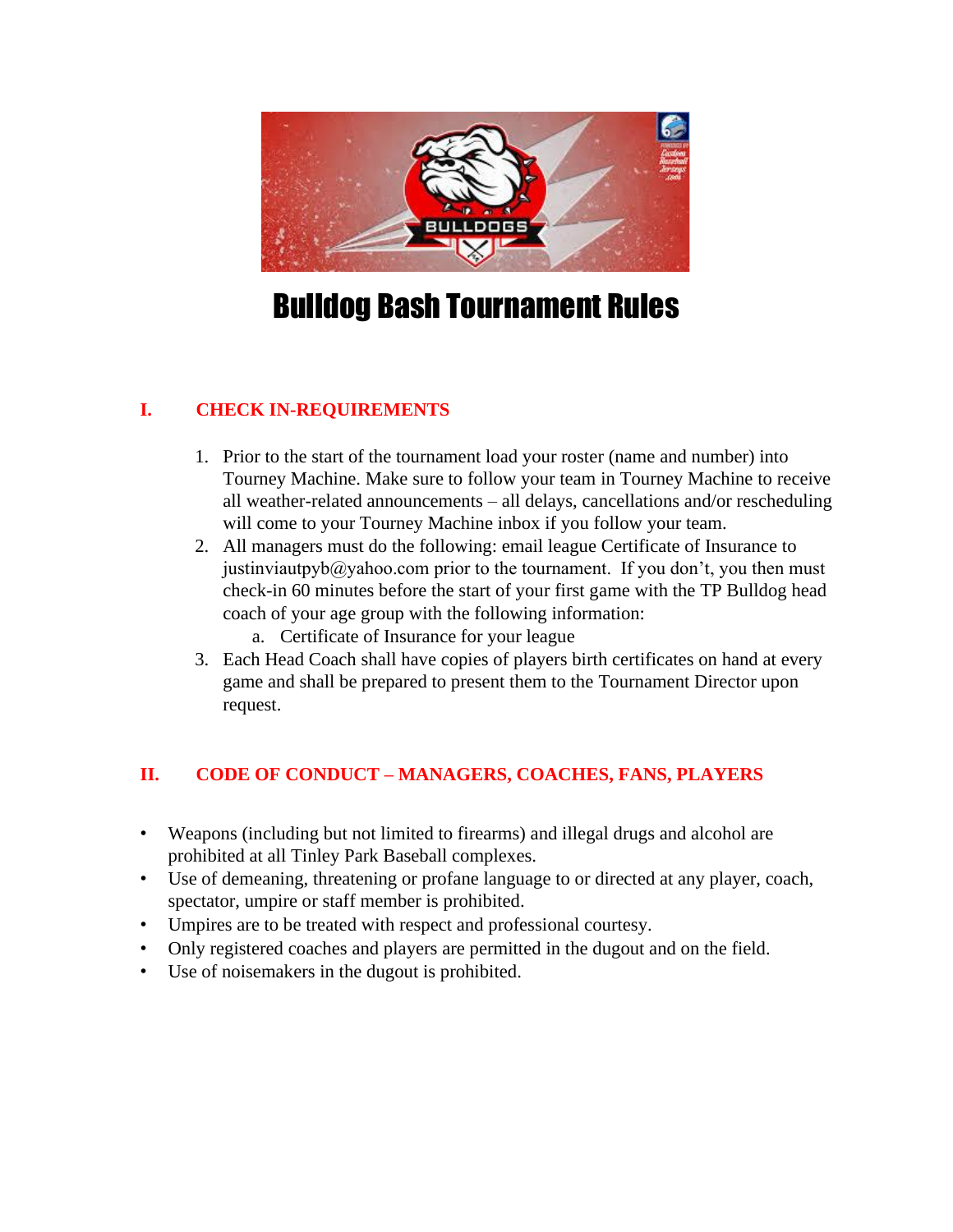TPYB seeks to provide a safe environment for all participants, avoiding physical or verbal harm requiring all teams to demonstrate fair play, sportsmanship, hustle, development above winning, self-control, respect and positive support of all players and opponents. Each team is required to maintain quality and cleanliness of TPYB complex by cleaning up trash, caring for equipment and fixtures and not littering.

Further – TPYB wishes all players, coaches and spectators have fun and enjoy the spirit of the game of baseball – and supports letting the players play, the coaches coach, and the umpires umpire.

#### **Failure to abide by the Rules of the TPYB will result in the indicated penalty. With specific reference to rules regulating code of conduct and on field sportsmanship of players, coaches, and spectators– please clearly note the following:**

Players and Managers/Coaches will receive 1 Verbal Warning on conduct in violation of the rules.

If a player is ejected from a game – that player will also be suspended for the following game (including potential Championship Game)

If a Manager/Coach is ejected from a game – that Manager/Coach will also be suspended for the following game (including potential Championship Game.)

Managers are responsible for their fans. After 1 Verbal Warning on conduct in violation of the rules to the Manager of the Team - Any fan that requires removal or is ejected from the field will need to leave the complex for the remainder of the day.

# **III. ROSTERS AND BIRTHDATES:**

Players may only be on 1 team roster for the tournament. Only players listed on the official roster at the start of the tournament may play during the tournament. **Any player on roster must play in at least one pool play game in order to be eligible for bracket play games.**

Birthdates for purposes of determining age will use an April 30<sup>th</sup> cutoff date. Rosters are limited to 14 players maximum.

Any violation of roster rules will result in forfeit of effected games and a score of 7-0 if needed for seeding purpose.

Teams may start and finish games with eight (8) uniformed and rostered players. If a team plays with eight (8) players, the ninth spot in the batting order is an automatic out. If the ninth uniformed and roster player arrives, that player may be inserted into the ninth spot of the batting order and the automatic out shall stop. If a team has seven (7) or less uniformed and roster players to start a game, or at any point during the game, the game shall be declared a forfeit and scored 7-0 for seeding purposes.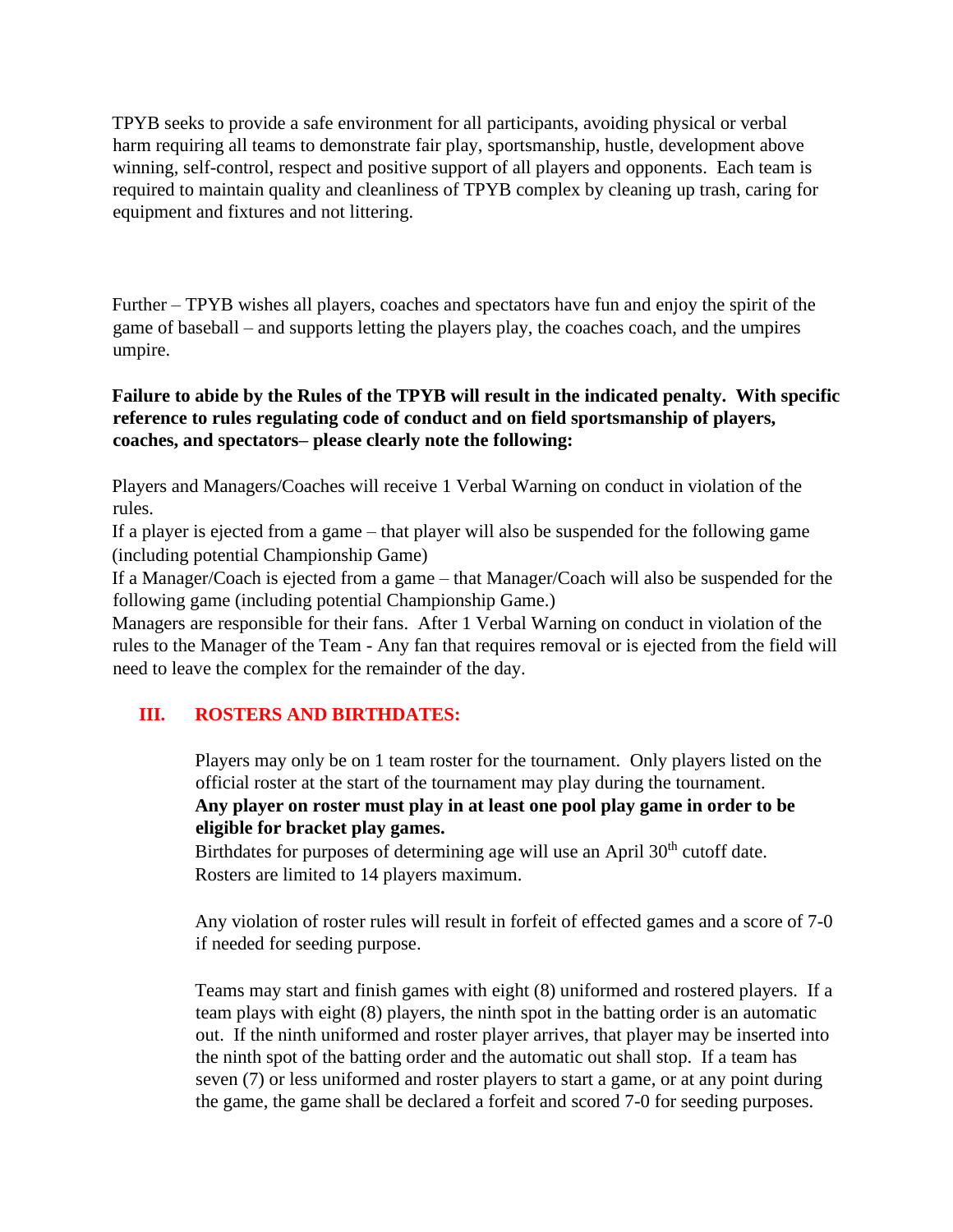Any Head Coach that would like to formally challenge the eligibility of a player shall make this known to the Tournament Director at least one (1) hour prior to the player's next game. A \$100 CASH challenge fee should be posted at the time of the challenge. The purpose of this fee is to minimize unsubstantiated challenges. Provided this process is followed, the Tournament Director or his/her designee will investigate. If the player is ruled eligible, the \$100 CASH challenge fee will be forfeited. In the instance of an age challenge, if the birth certificate cannot be produced before game time, the player is ineligible to play for that game. If the birth certificate shows the player is over age, the team must forfeit all games the player in question participated in. The forfeit score shall be 7-0 for tiebreaker purposes. If any player eligibility challenge is valid and upheld, the \$100 cash challenge fee shall be returned.

#### **IV. READINESS FOR GAMES:**

Please plan to be at your games ready to play *45 minutes* before the start of your game. Games may start early to keep the entire schedule on track.

#### **V. WEATHER RELATED / CANCELLATION POLICY:**

- 1. In the event of lightning delays, ALL individuals should report to their vehicles and stay off the fields until the Umpires In Charge and/or Tournament Director give an all clear to resume normal baseball playing.
- 2. Once an entry fee is paid for the tournament, no refunds (cash, check, charge) will be given for any reason, unless TPYB cancels the event in advance of the start of the tournament. If a team registers and is unable to participate, please notify the tournament director ASAP via email. There are no gate fees.
- 3. If the event is cancelled due to inclement weather, field conditions, unforeseen circumstances, etc. TPYB will issue the following refunds within 60 days of this cancellation (refunds will be issued to the issuing agency that original check/credit card was given):
	- a. 0 games  $-100\%$  refund
	- b. 1 game 50% refund
	- c.  $2<sup>nd</sup>$  games no refund.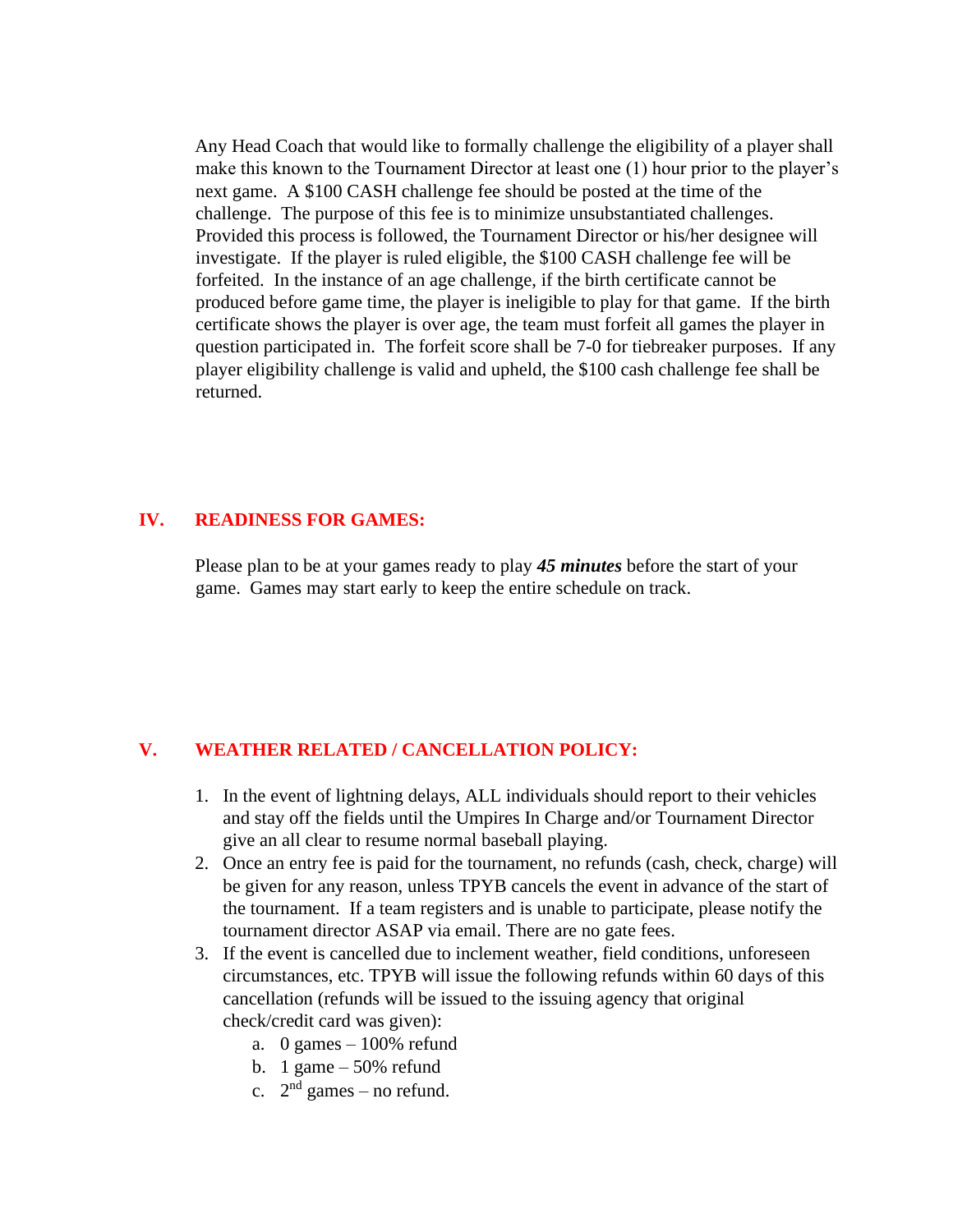\*\*\*Pool Play, Bracket Play and Tournament format can be changed at any time due to weather delays in an effort to complete the Championship round.

## **VI. FIELD LOCATION:**

- TPYB Complex 6601 W. 171<sup>st</sup> St, Tinley Park, IL 60477

#### **VII. ADDITIONAL INFORMATION ABOUT PARKS:**

- Concession Stand will be open
- Spectators will be required to watch games from designated spectator areas (as marked)
- Spectators will be requested to return promptly to spectator areas after visiting the bathroom or the concession stands.
- AED (in the event of an emergency please call 9-1-1 and then find a tournament official)
- There will be NO infield practice before games.
- Teams are allowed to warm-up in the outfield area if the time allows.
- No flip drills allowed into fence.
- All teams should be ready to play 45 minutes prior to the start of their scheduled game.

#### **VIII. CONTACTS:**

Tournament Director, Justin Viau

Cell (call/text) 708-310-1179 or email justinviautpyb@yahoo.com

#### **IX. GAME RULES / SPEED UP RULES**

- 1. Teams can elect to bat all rostered players in uniform (unless injured), bat 9, or bat 10 (with an EH). If all rostered players do not bat, then NFHS rules for substitutes will apply. Selection must be made at pregame meeting and once made cannot be changed for that game.
- 2. Free defensive substitutions are allowed.
- 3. Courtesy runner for the catcher is allowed at any time. This must be the catcher of record. The courtesy runner must be the last batted out. Running for the catcher is OPTIONAL and NOT mandatory.
- 4. Courtesy runner for the pitcher is optional at any point. The last batted out will be the runner. This also must be the pitcher of record. Running for the pitcher is OPTIONAL and NOT mandatory.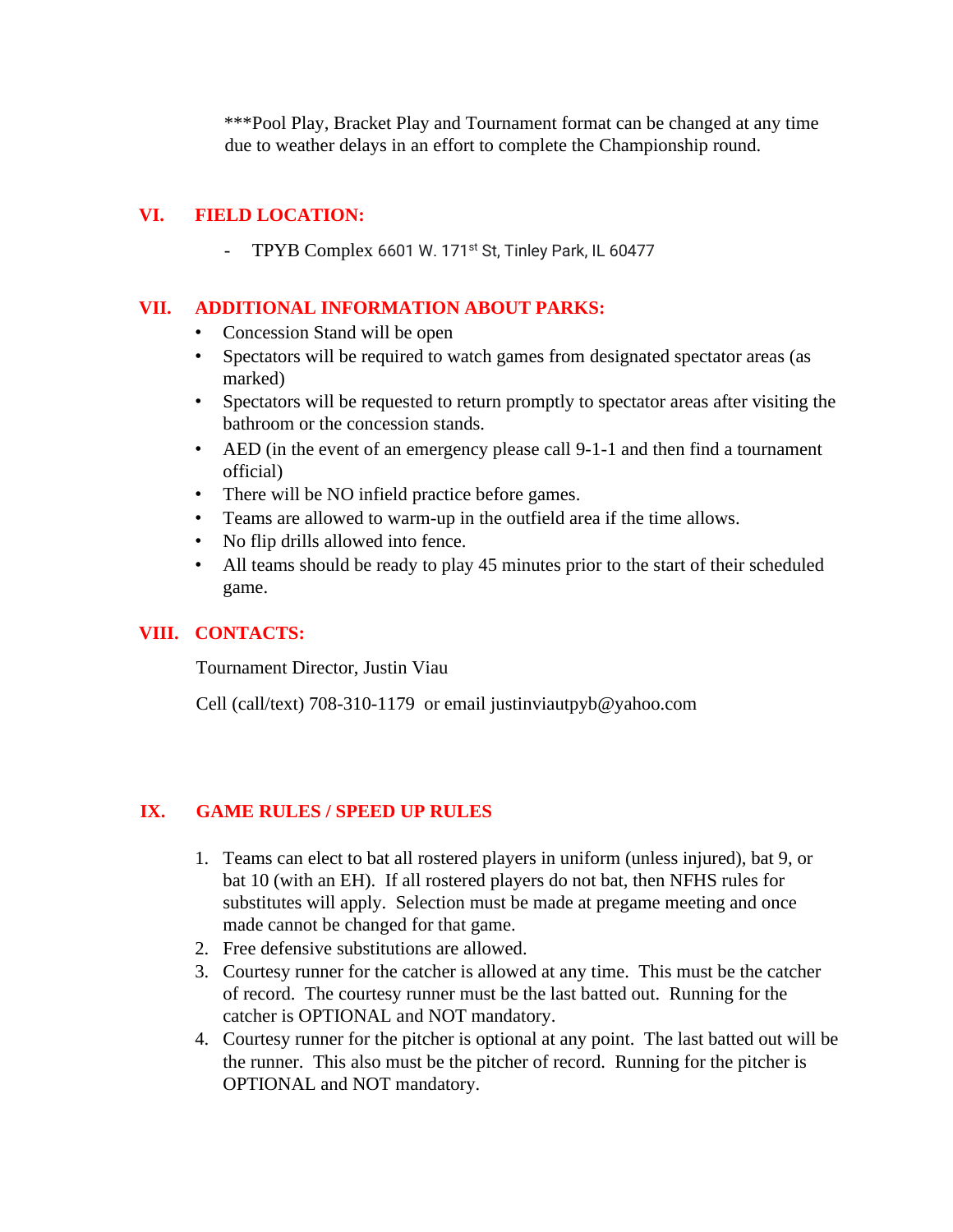- 5. For pool play; Home and Away will be determined by a coin flip. Either team can occupy either dugout.
- 6. For bracket play; Home team is the higher seed (lower number seed) and will occupy the third base dugout.
- 7. Any player warming up a pitcher, either on or off the field, must wear a catcher's mask.
- 8. A forfeit shall result in a 7-0 score for scoring purposes.
- 9. 3 game balls will be provided to start each game, we will do our best to replenish as needed throughout the game. However, Teams are expected to retrieve foul balls and home run balls.

# **X. TOURNAMENT FORMAT:**

- 1. 3 game format with 2 pool play games, after which the teams will be seeded in an 8 team Bracket. Bracket play will be single elimination. If the tournament is impacted negatively by the weather, the tournament director reserves the right to modify the tournament format (each age group may have a different format for play, however 3 games are always guaranteed).
- 2. See notes on cancellation above.
- 3. Official brackets and game times are posted on the tourney machine app.

# **XI. SEEDING FOR THE ELIMINATION BRACKET WILL BE AS FOLLOWS:**

- 1. Overall record
- 2. Head-to-Head (only applies when only 2 teams are involved)
- 3. Runs Allowed fewest to most
- 4. Run Differential (max of  $+8$  or  $-8$ )
- 5. Runs Scored most to fewest
- 6. Coin Toss
- 7. Tournament director reserves the right to alter bracket play seeding as needed to ensure fair play.

# **XII. SCORECARDS/GAME RESULT REPORTING**

#### Both teams for each game should texting the final score to the tournament official at 708-310-1179

Example:

#### 8U Division, 10:00 AM game, B1, TP Bulldogs 10 – Montreal Expos 8

For purposes of scoring each game an electronic scoring system such as Game Changer may be used and/or a written score book can be used. Home team will be responsible for the official book. Teams should concur after each inning to reconcile.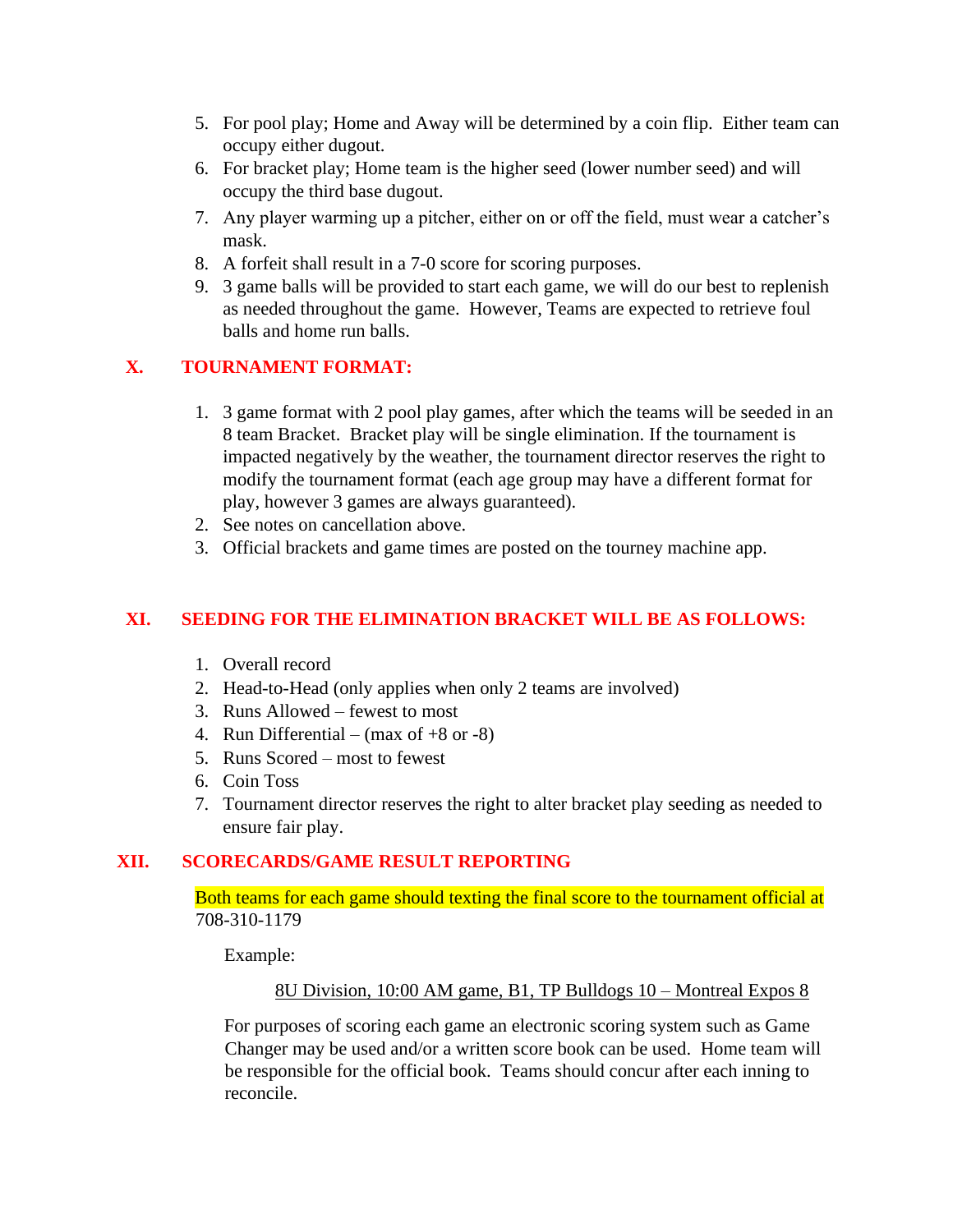Forfeits will be recorded as 7-0 for standings purposes.

# **XIII. EQUIPMENT**

- 1. Baseball Bats
	- Either USA Bat or USSSA bats area allowed as long as they are properly labeled by either organization. No drop or barrel size restriction for 12U and under. 13U must be drop 8 or less.
	- Must be stamped with BPF 1.15 stamp on the handle/Barrel
	- Illegal Bat Penalty for All Ages: It is the responsibility of the Team Manager to ensure bats used by players meet the requirements of the published bat rules. A batter is in violation of the rule when said batter steps into the batter's box with an illegal bat. The bat must be removed from the game.
- 2. Helmets must cover both ears and be worn while batting and on the base paths.
- 3. All players must be properly equipped with boy's protective gear.

# **XIV. DIVISION SPECIFIC RULES 8U**

- Base Distance  $-60'$
- Mound  $-40$
- Infield  $Fly No$
- Dropped  $3<sup>rd</sup>$  Strike No
- Metal Spikes No
- Base Stealing Yes once the catcher catches it on a "clean" catch. If the ball is dropped by the catcher, the runner must return to the previous base.
	- o The runner only gets one base on a steal. If there is an overthrow the player needs to stay on that base (this applies to second and third base).
	- o There is no stealing home. o No fake or delayed stealing. If a runner starts to steal and then stops anytime on his way to the base, he must return to the base he came from. If he is thrown out, he is out. He can get into a run down and be safe, however he must return to the base he started at after the play is ruled dead. A player stealing may only advance one base at a time. For example, if the runner is on  $2<sup>nd</sup>$  base and he steals  $3<sup>rd</sup>$  and the catcher throws the ball into left field, the runners cannot advance another base.
- Balks  $NO$
- Kill Play is in effect. We will use the "Half the Distance" between the base paths to determine if a runner shall advance or return to the previous base before the ball is deemed "dead" near the pitcher's mound (approximately 10-12 feet in diameter – inside the circle).
- Any player can "kill" the ball on the mound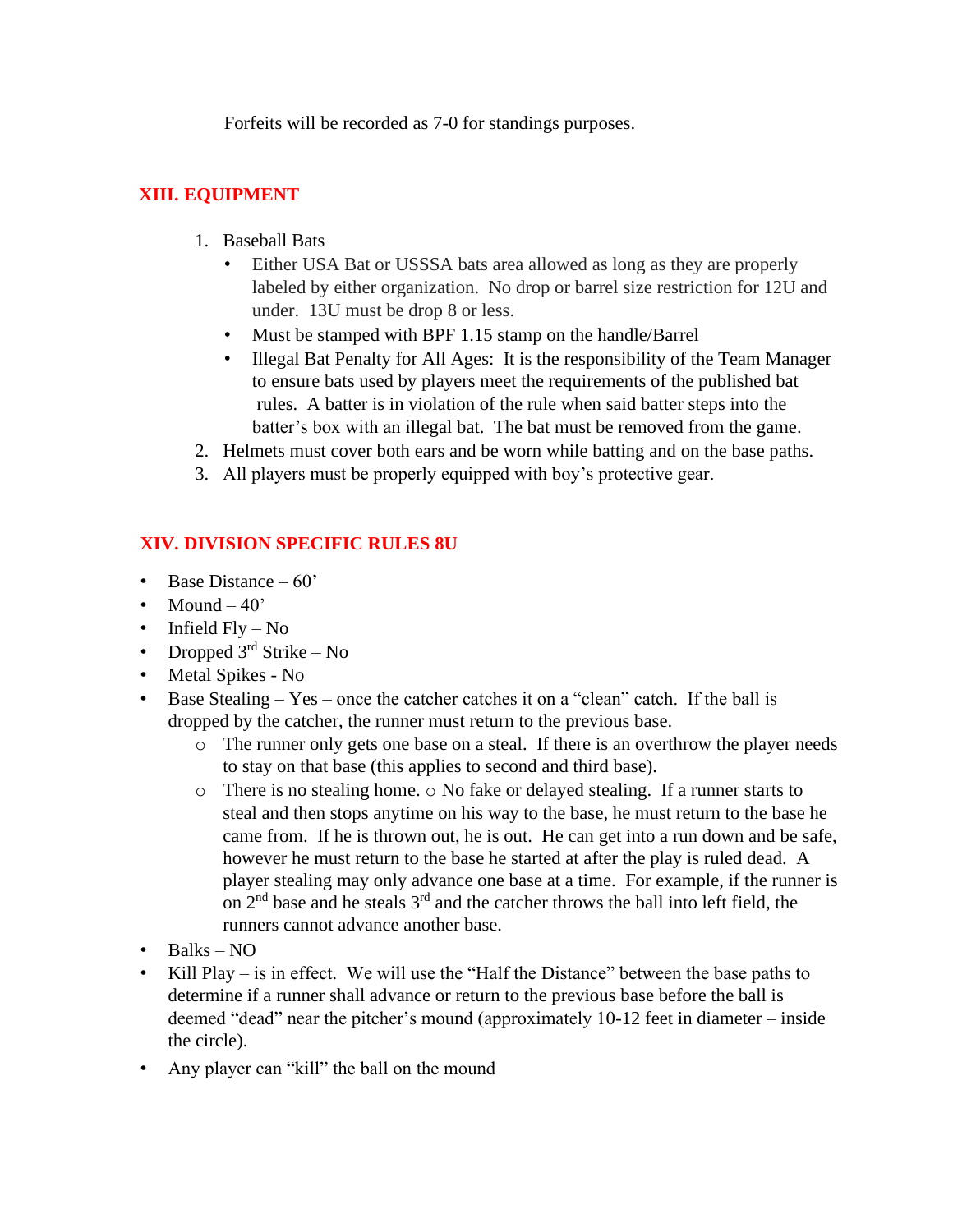- It is the umpire's discretion whether a player is more than  $\frac{1}{2}$  way and shall return to the previous base.
- A player cannot advance on attempt by the defense when the ball is "killed" on the pitcher's mound.
- Any pitcher who hits (2) batters in an inning must be removed.

## **9U**

- Base Distance  $-65'$
- Mound  $-46'$
- Infield Fly Yes
- Dropped  $3<sup>rd</sup>$  Strike No
- No slash bunting A player showing bunt at any time after entering the batter's box cannot pull back and swing away at the pitch.
- Metal Spikes No
- Stealing/Leadoffs MLB rules
- Balks one warning

#### **10U**

- Base Distance 65'
- Mound  $-46$
- Infield  $Fly Yes$
- Dropped  $3<sup>rd</sup>$  Strike Yes
- No slash bunting  $A$  player showing bunt at any time after entering the batter's box cannot pull back and swing away at the pitch.
- Metal Spikes No
- Stealing/Lead-offs MLB rules
- Balks one warning

# **11U**

- Base Distance 70'
- Mound  $-50'$
- Infield Fly Yes
- Dropped  $3<sup>rd</sup>$  Strike Yes
- No slash bunting A player showing bunt at any time after entering the batter's box cannot pull back and swing away at the pitch.
- Metal Spikes No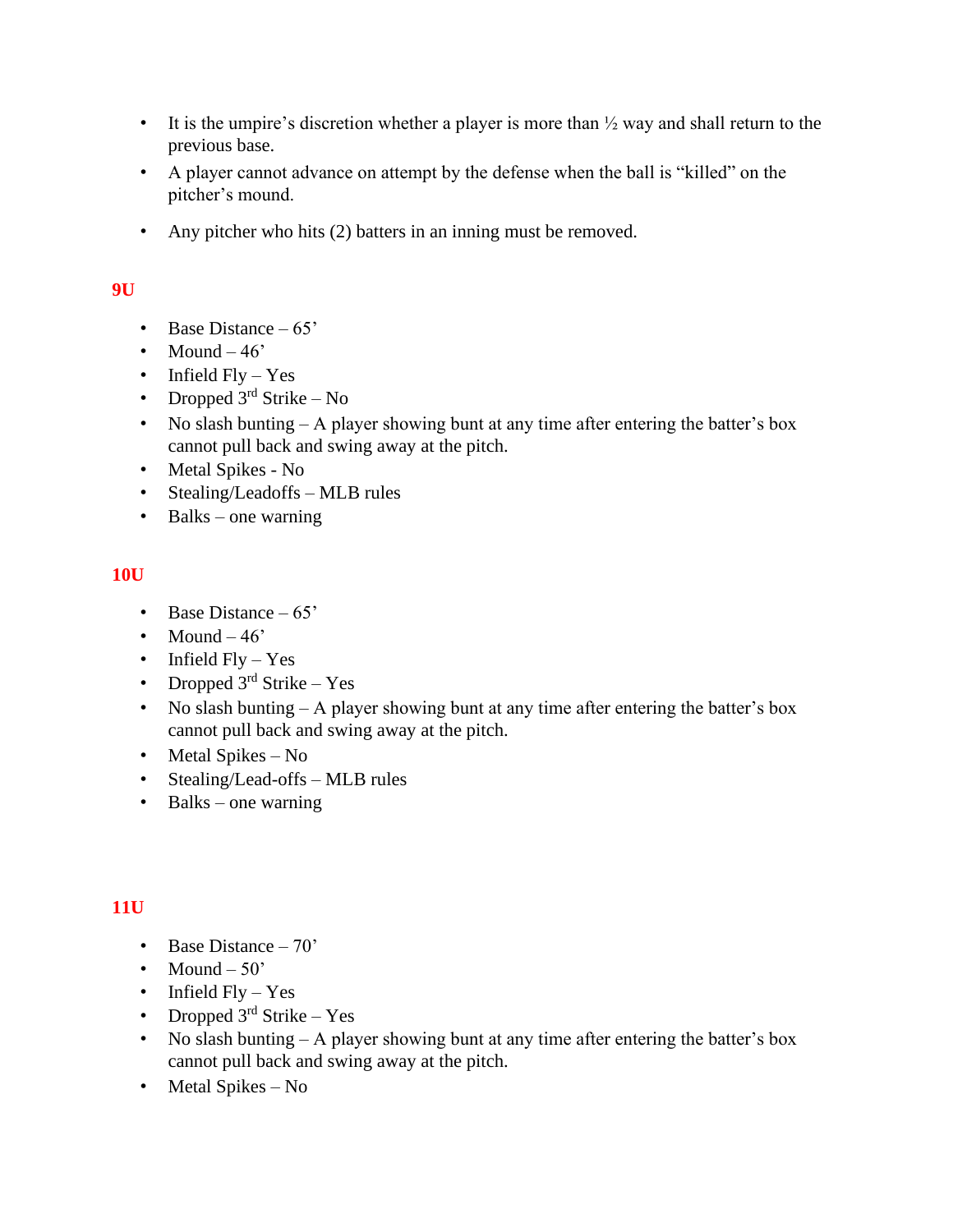- Stealing/Lead-offs MLB rules
- Balks  $-1$  warning

# **12U**

- Base Distance 70'
- Mound  $-50'$
- Infield  $Fly Yes$
- Dropped  $3<sup>rd</sup>$  Strike Yes
- No slash bunting A player showing bunt at any time after entering the batter's box cannot pull back and swing away at the pitch.
- Metal Spikes No
- Stealing/Lead-offs MLB rules
- Balks NO warning

# **13U**

- Base Distance 80'
- Mound  $-54'$
- Infield Fly Yes
- Dropped  $3<sup>rd</sup>$  Strike Yes
- No slash bunting A player showing bunt at any time after entering the batter's box cannot pull back and swing away at the pitch.
- Both Rubber and Metal spikes allowed.
- Stealing/Lead-offs MLB rules
- Balks NO warning

#### **14U**

- Base Distance 90'
- Mound  $-60'$
- Infield  $Fly Yes$
- Dropped  $3<sup>rd</sup>$  Strike Yes
- No slash bunting A player showing bunt at any time after entering the batter's box cannot pull back and swing away at the pitch.
- Both Rubber and Metal spikes allowed.
- Stealing/Lead-offs MLB rules
- Balks NO warning

# **15U**

- Base Distance 90'
- Mound  $-60'$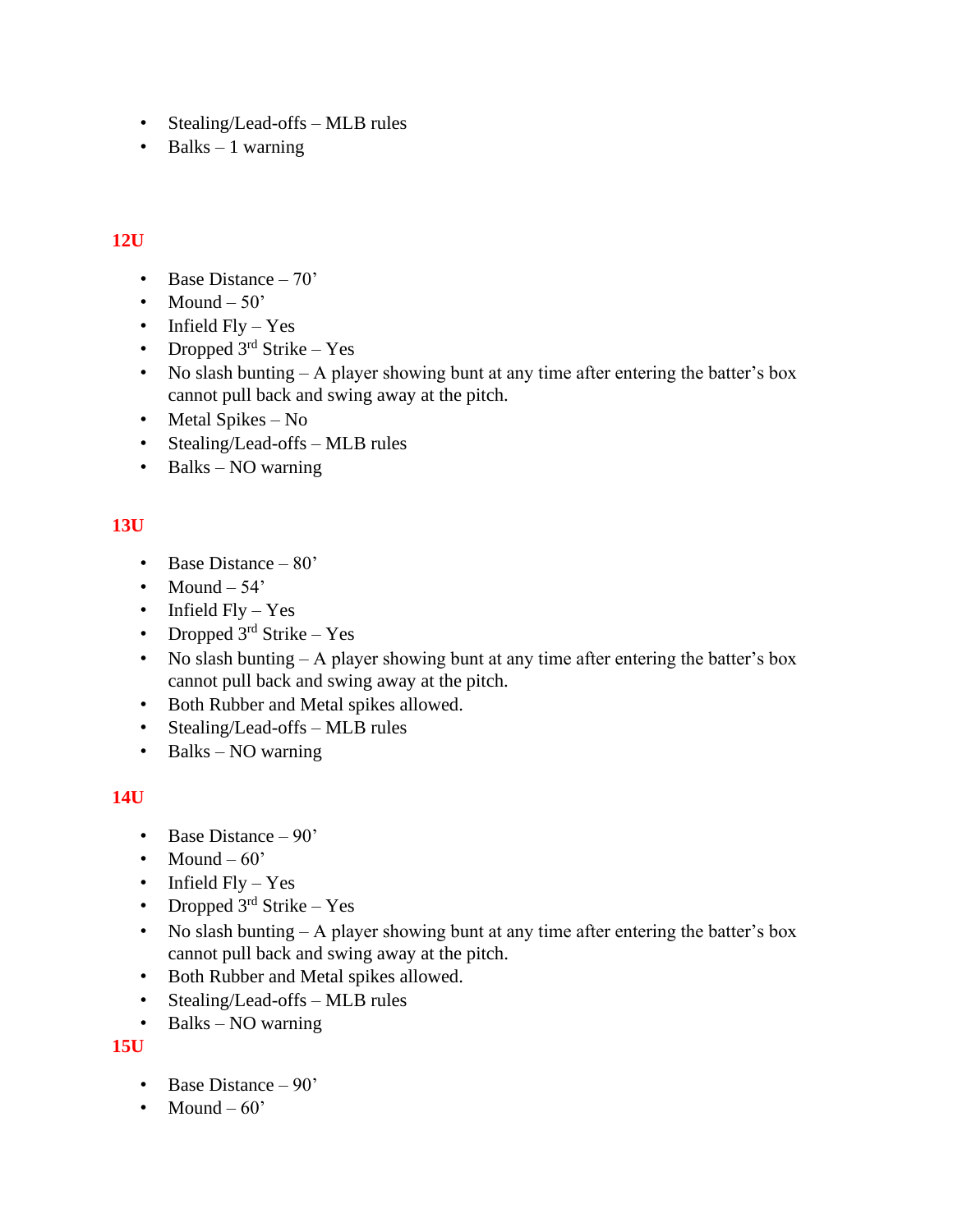- Infield  $Fly Yes$
- Dropped  $3<sup>rd</sup>$  Strike Yes
- Both Rubber and Metal spikes allowed.
- Stealing/Lead-offs MLB rules
- Balks NO warning

#### **XV. GAME LENGTH/EXTRA INNINGS AND TIE GAMES**

1. 8U-12U games are 6 innings. 13U-15U Games are 7 innings.

2. NO new inning starts after 1 hour and 45 minutes after the official start of the game with the exception of Semi-final and Championship games.

3. No time limit in semi-final and Championship game. If tied after regulation innings, California Rule applies.

4. Pool play games can end in a tie.

5. All innings started will be completed.

6. A game will be deemed completed if 3 innings have been completed or 2  $\frac{1}{2}$  if home team is winning (6 inning game).

7. For all pool play games, if a game is tied after the time limit expires or when the regulation innings have been completed, the game shall be recorded as a tie.

8. For Bracket play games, if a game is tied after the time limit expires or when the regulation innings have been completed, the following tiebreaker will be used. In the first extra inning and every ½ inning thereafter, each team will start with a player on second base and 1 out. The base runner will be the last batted out from the previous inning. Each batter will start with a 1-1 count. The game will continue until a winner is determined. (If the last batted out from the previous inning is a pitcher or catcher of record, the courtesy runner rule applies – see IX 3 and 4 above)

9. All games that have not reached this point, due to weather problems, will be considered suspended and may be rescheduled for completion OR at the discretion of the tournament director – eliminated from consideration in the standings.

- 10. Mercy rules:
	- a. 15 runs after 3 innings
	- b. 10 runs after 4 innings
	- c. 8 runs after 5 innings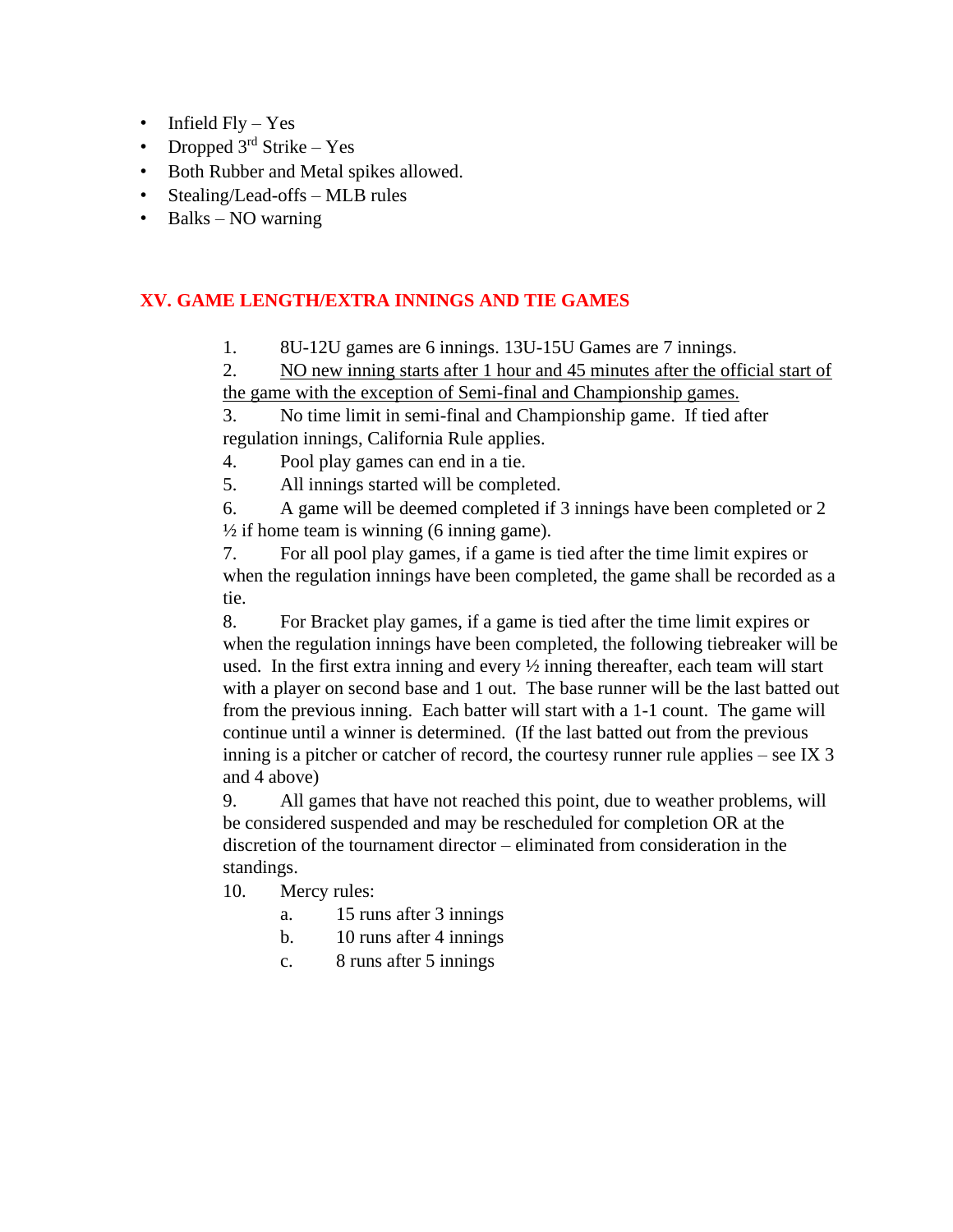#### **XVI. NO CONTACT RULE**

a.) There is a "No Contact" rule in effect at all bases if a play is being made on the runner. This does NOT mean a slide is required.

b.) The base runner will NOT be ruled out for not sliding, if in the Umpire's judgment the runner did not intend contact and/or made the effort to avoid the tag and or contact.

c.) If in the Umpire's judgment, a base runner intends to injure, makes malicious contact or whose actions are considered to endanger any player on the field, the runner will be called OUT. The umpire may further EJECT the player from the game if the contact was egregious.

#### **XVII. CHANTING RULE**

A team can cheer on their teammates, but it must stop when the pitcher comes to a set pitching position.

#### **XVIII. PITCHING**

A pitcher must be removed on the second visit to the mound in an inning. Visits to the mound will count whether from a manager or a coach. This does not apply if a pitcher is injured.

No restrictions on innings for the tournament. Re-entry in the pitcher position is not allowed in a game if he/she is removed.

| Age | Daily Max<br>Pitching | 0 days rest | 1 day rest | 2 days rest | 3 days rest | 4 days rest |
|-----|-----------------------|-------------|------------|-------------|-------------|-------------|
| 8U  | 50                    | $1 - 20$    | $21 - 35$  | 36-50       |             |             |
| 9u  | 75                    | $1 - 20$    | $21 - 35$  | 36-50       | 51-65       | 66+         |
| 10u | 75                    | $1 - 20$    | $21 - 35$  | 36-50       | 51-65       | 66+         |
| 11u | 85                    | $1 - 20$    | $21 - 35$  | 36-50       | 51-65       | 66+         |
| 12u | 85                    | $1 - 20$    | $21 - 35$  | 36-50       | $51 - 65$   | 66+         |
| 13u | 95                    | $1 - 20$    | 21-35      | 36-50       | $51 - 65$   | 66+         |

#### **Recommended Pitch Count and Recommended Rest**

# **XIX. GENERAL RULES:**

Where not specified under the TPYB Rules will apply.